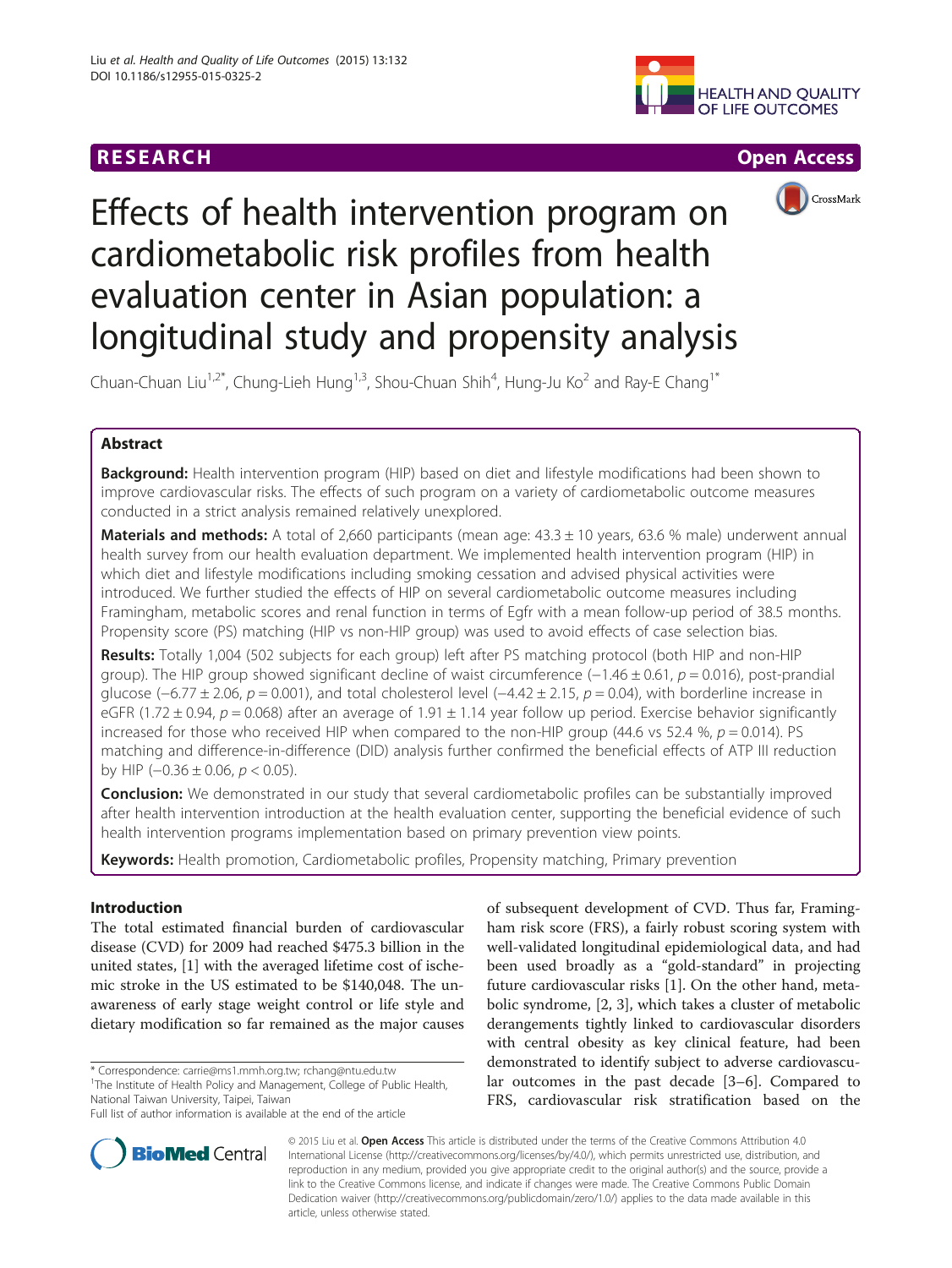metabolic scoring is composed of more modifiable cardiometabolic risk factors and prone to lifestyle modification and health intervention.

Health intervention programs (HIP), which actually comprised of health promotion, counseling and associated education programs adopted by several earlier healthcare organizations based on the modification of health behaviors and dietary control, is of extraordinary clinical value in disease prevention and therapeutic intervention [[7](#page-8-0)–[10](#page-8-0)]. Therefore, hospitals should be implemented with cost-effective primary preventive practices both for disease prevention and health promotion. The health evaluation center, an emerging new medicare unit nearest to primary and preventive medicine, should theoretically play an pivotal role to develop or to screen and provide educative care delivery for selected subjects in need. However, there remains a gap between the ideal implementation of health promotion programs and the actual efficacy in a large volume unit from real world practice.

The aim of this study was to investigate whether the health promotion implementation may lead to effective and significant effects on cardiometabolic risk profiles based on hospital health screening programs in a tertiary medical center.

#### Methods

#### Study background

In addition to the routine and traditional offer of standard physical examination, clinical information or biochemical data collection, a health intervention program (HIP) was developed and was further funded as a new component of our routine health evaluation procedure at the health evaluation center from a tertiary medical center in Northern Taipei, Taiwan in 2002. The health intervention program (HIP) from our health examination center includes the following 3 components:

1) health education guidance preceding a health evaluation; 2) establishment of health management profiles; and 3) follow-up care and tracking. Follow-up tracking is managed by health management specialists using the Health Management Information System. This system not only records all health evaluation test results, physician diagnoses, physician recommendations and dates and times of the referral appointments, but also provides a list of abnormal results and the annual health evaluation comparison for patients who had at least two consecutive visits. This system can also facilitate specialists to track and provide follow-up care. After initially running of nearly 2 years to get the system, we started to conduct a health promotion protocol in our health evaluation center.

#### Study design

In our current study cohort, we analyzed the effects of such HIP implemented from those individuals who underwent two consecutive health evaluations between January 2004–2009. A physician specializing in family or internal medicine provides patients with a systematic explanation of their health evaluation report on the day following examinations. The content of the report includes test results, physical examination results, specialist recommendations, a summary and explanation of the results, and appropriate health education. Follow-up visits are scheduled with prescriptions done immediately as well as the referral and registration procedures performed on the same day. For patients who require follow up visits, appointment was made by health management specialists. Subjects not eligible and precluded in our health evaluation center may include unstable clinical conditions including acute decompensated heart failure, acute coronary syndrome, acute cerebrovascular event or renal replacement therapy. We intended to invite all subjects to participate our HIP program. However, since not all subjects were willing to participate this program, we further categorize the baseline sample into two groups: those who received health promotion interventions (HIP group) and those who did not (non-HIP group). In brief, HIP programs were characterized by both nutrition-based health education on diet habit and lifestyle modification as the following items: 1) education provided with the essential information on modifiable, diet-related disorders including less salt intake, to minimize food/diet exposure enriched in cholesterol and sugars, and 2) further highlighted the concept of lifestyle modification including increasing exercise or physical activities, smoking cessation, optimization of alcohol use, regular daily life schedule planning or tasks management to avoid staying up late. Education was provided by individualized instruction from special trainee/ specialist in our center. A detailed study protocol and components were listed in Additional file [1:](#page-8-0) Table S1.

#### Study subjects recruitment and flowchart

From the initial 28,344 persons who underwent health evaluation were eligible for our analysis, 19,686 persons who either had only one health evaluation or had a very short interval between two consecutive visits that was shorter than 36 months, leading to a total of 8,658 individuals remained. A total of 6,745 persons completed the questionnaires, while the remaining 1,913 persons were excluded. After further exclusion of those due to missing data  $(n = 1,876)$ , incomplete reports  $(1,700)$ , subjects with extreme values after descriptive data analysis ( $n = 12$ ), the final cohort for this retrospective study consisted of 3,057 persons (Fig. [1](#page-2-0)). Among them, 922 subjects received HIP and 1,738 did not. The complete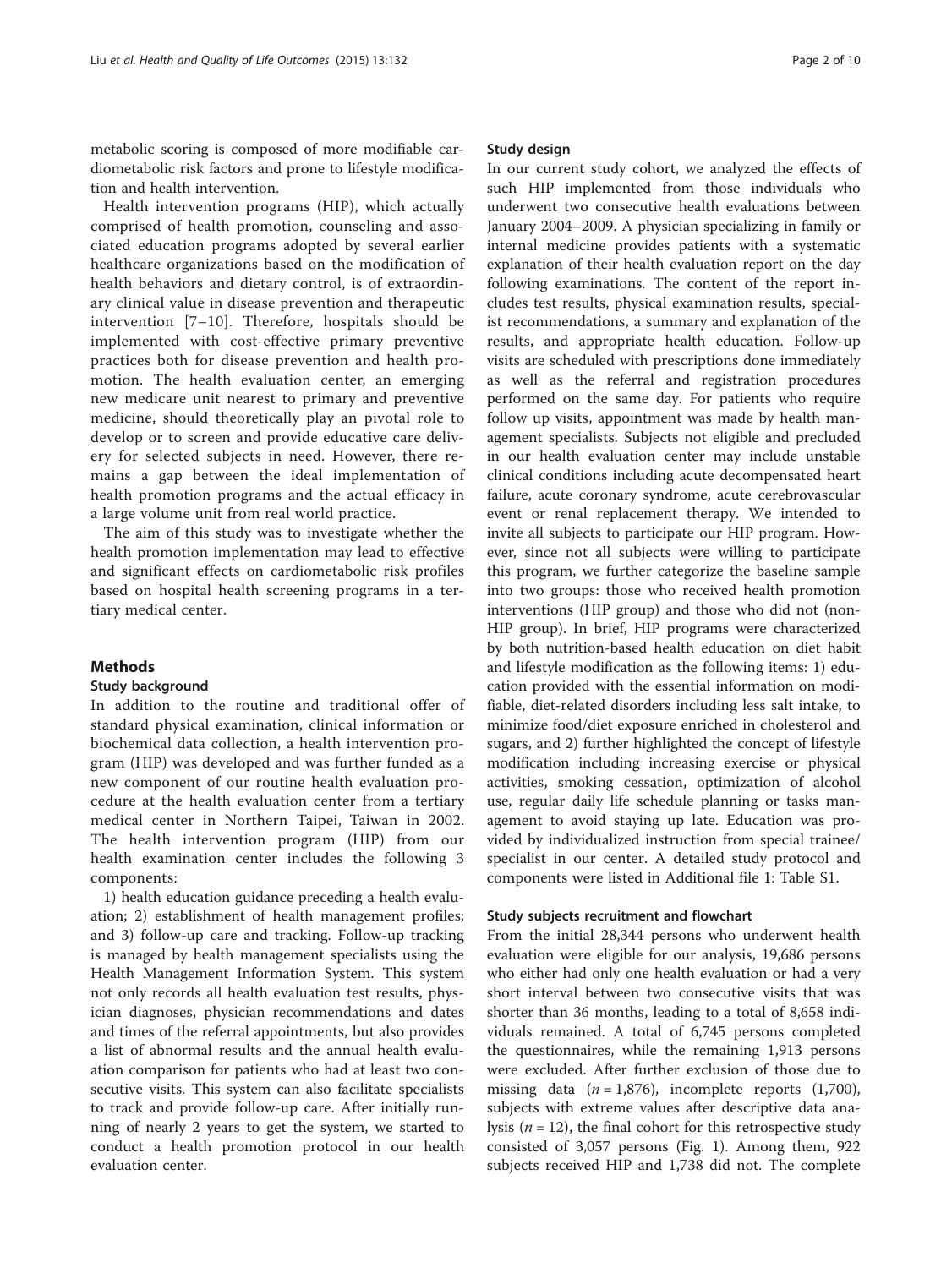<span id="page-2-0"></span>

exclusion procedure of the sample is outlined in Fig. [2](#page-3-0). The data collected from the first health evaluations constitutes the baseline, and the data collected from the second health evaluation constitutes the follow-up.

### Study procedure

The recipient of a health evaluation will track his or her health status according to the contents of the report and the physician's recommendations, and will voluntarily follow-up with the department on an outpatient basis. Data considered includes physical examination questionnaires, satisfaction surveys, physiological and chemical examinations, metabolic scores (ATP III), FRS, eGFR, consultation notes from specialists, physical examination notes from physicians, records from case managers, follow-up care records, and the number of referrals and their associated costs. This study was approved by the local ethics committee of the Mackay Memorial hospital and patient information was anonymized and de-identified prior to analysis. This study received approval from the institutional review board (MMH-I-S-584) to perform retrospective research using secondary data.

# Outcome measures

1. The Assessment of Metabolic Scores: ATP III risk scores

We assessed ATP III scores at baseline and at follow-up to quantify the change in health status

among the intervention and control groups. A decrease in score indicates an improvement in health status, while an increase in score or no change in score indicates lack of improvement. Based on National Cholesterol Education Program-Adult Treatment Panel III (NCEP-ATP III) criteria score [[11\]](#page-8-0), we measured five risk indicators using a change score between 0 and 5, using components including: 1) abdominal obesity (waist circumference ≥90 cm and  $\geq$ 80 cm in men and women, respectively); 2) low high-density lipoprotein cholesterol (HDL) (<40 mg/dl in men, <50 mg/dl in women); 3) high triglycerides (≥150 mg/dl); 4) high blood pressure (systolic blood pressure ≥130 mmHg or diastolic blood pressure ≥85 mmHg); 5) and high fasting glucose (≥100 mg/dl). According to the NCEP-ATP III score of 0–5, individuals with a score  $\geq 3$  are categorized as having the metabolic syndrome.

2. The Assessment of Framingham Risk Score (FRS) The operational definition of the cardiovascular risk assessment for Framingham Risk Score (FRS) included indicators of cardiovascular risk established in the National Cholesterol Education Program (NCEP) guidelines: age, total cholesterol, HDL cholesterol, blood pressure, and smoking status [\[11\]](#page-8-0). Based on the levels of risk factors, the percentage risk of developing chronic coronary heart disease (CHD) in the subsequent 5–10 years was quantified according to the conversion table. Subsequently, the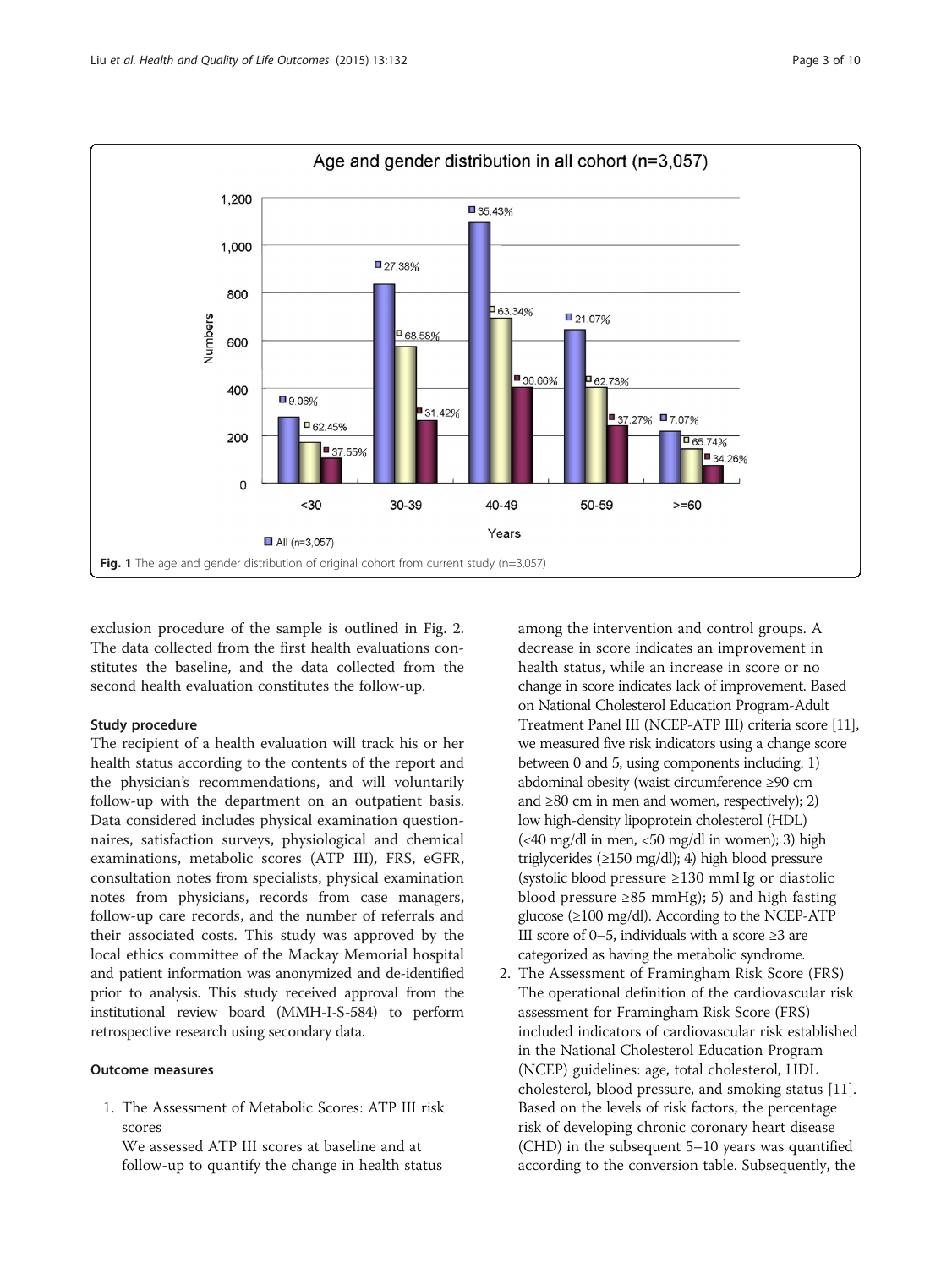<span id="page-3-0"></span>

cardiovascular risk can be delineated into high (>20 %), moderate (10–20 %), or low (<10 %) [[11\]](#page-8-0). This study uses the percent change in cardiovascular risk score as the operational definition for health status improvement.

3. Estimated Glomerular Filtration Rate (eGFR) We relied on the Modification of Diet in Renal Disease (MDRD) in the definition of eGFR, which incorporated serum creatinine level into MDRD formula [[12\]](#page-8-0). The percent change of eGFR from baseline to follow-up among the intervention and

control groups was evaluated. An increase of eGFR score indicates health status deterioration, while a decrease indicates health status improvement.

#### Statistical method

The analysis comparing the health status of the intervention and control groups was completed using SPSS 17.0 statistical software. Descriptive statistical analysis including the frequency distributions and percentages for all study variables were assessed for the entire sample and also according to group (intervention versus control).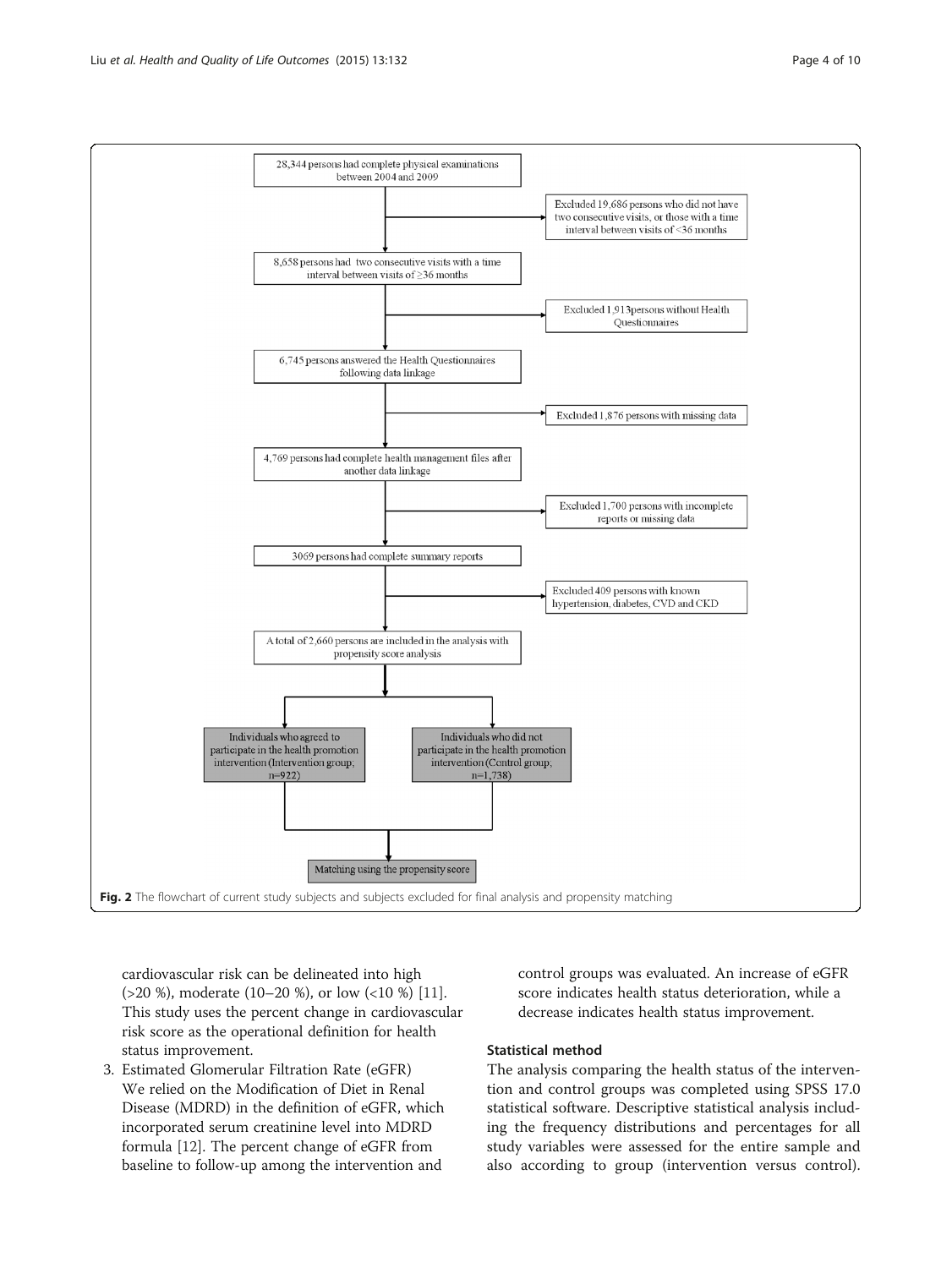Inferential statistical analysis of propensity score analysis was performed by logistic regression. In order to avoid selection bias of several key factors in the comparison of intervention effects between HIP and non-HIP groups, we further matched the two groups based on a propensity score. The covariates included age, gender, smoking status, drinking status, exercise status, systolic blood pressure, diastolic blood pressure, BMI, ATP III score, FRS score, eGFR, blood glucose level, cholesterol, HDL cholesterol, LDL cholesterol, triglycerides, as well as family history of hypertension, diabetes, and cardiovascular diseases. We used the caliper and the radius matching methods. In order to prove the distribution of covariates among two groups is homogeneous, the matching distance was set at 0.05. This matching method reduces the effect of sampling bias and illustrates that the two groups consist of randomly assigned study samples. The matching algorithm for the propensity score (PS) was based on the caliper and radius matching methods, where the caliper signifies a tolerance level for the maximum distance in the propensity score. A distance of 0.05 was chosen for the current study. The use of PS ensures homogeneity in the baseline distributions of outcomes among the intervention and control groups, and also avoids estimation error caused by selection bias. Independent-samples t-test was used to compare the differences between the means of study continuous variables and risk indicators between groups with Chi-squared test used to evaluate proportional differences in categorical variables. Paired-t test and McNemar test were used to examine continuous and categorical variable changes about health improvement in the intervention or control group from baseline to follow-up.

Difference in difference (DID) analysis was introduced in our study, which first calculated the difference in a given outcome between baseline and follow-up for each of the intervention control groups to eliminate the potential biological changes over time. Subsequently, the changes in cardiovascular risk scores are compared to estimate the differences which may reflect the difference in the improvement of health status in one group (intervention group) over the other (nonintervention group).

#### Results

# Baseline demographics

Of the initial 3,057 individuals participated the health screen program during study period (2004–2009; Additional file [1](#page-8-0): Figure S1), 2,660 met eligible criteria and were selected for final enrollment (Additional file [1](#page-8-0): Figure S1). Among them, 1,691 (63.6 %) were male and 969 (36.4 %) were female, resulting in a male to female ratio of 1.75:1. As shown in Table [1,](#page-5-0) the mean  $\pm$  standard deviation (SD) age for the entire cohort was  $43.3 \pm 10.0$  years, with resultant 922 and 1,738 subjects in the intervention and nonintervention groups, respectively (Additional file [1](#page-8-0): Figure S2).

When comparing the HIP to the non-HIP group on baseline demographics, lifestyle factors, medical histories, and cardiometabolic risk scoring before PS matching, those who underwent intervention tended to be older, less male gender, higher fasting glucose, HbA1c level, total cholesterol, HDL and LDL level, higher probability of smoking behavior, and alcohol use as well as regular exercise life styles (all  $p < 0.05$ ). When compared the cardiometabolic risk scorings, the intervention group tended to have worse scorings when compared to the non-intervention group in terms of higher ATP III (1.49 vs 1.28) and lower eGFR, though the FRS did not show any significant differences between these two groups.

#### Propensity Score (PS) analysis

A total of 502 subjects from each group were identified and following matching showed no significant differences in any of the covariates existed between the two groups. This indicates homogeneity between the intervention and control groups following PS matching. The results of the PS are presented in Table [1](#page-5-0) (right columns), with the association between various baseline variables and propensity score demonstrated in Table [2](#page-6-0). The C-statistic, as estimated by ROC curve, was 0.549. Model fitness was examined by the Hosmer and Lemeshow Goodness-of-Fit test, which indicates no significant differences between actual and model-predicted estimates ( $p = 0.311$ ).

In brief, there seemed no major differences regarding baseline demographic data such as age, gender distribution, blood pressures (both systolic and diastolic), body mass index, waist circumference, glucose level (fasting and post-prandial), HbA1c concentration, various lipid profiles (cholesterol, triglyceride, HDL and LDL), as well as life styles (smoking, exercise and alcohol consumption behaviors) (all p for differences > 0.05). In addition, we further demonstrated no differences of baseline cardiometabolic risk scorings including ATP III, FRS and eGFR ( $p = 0.296, 0.809 \& 0.704$ , respectively).

# Baseline to follow-up differences in various clinical parameters and associated cardiometabolic risks

Results of baseline demographic and cardiometabolic risk profiles of the t-test assessing differences after propensity matching at follow-up between intervention and control groups are outlined in Table [3.](#page-6-0) For both intervention and non-intervention groups, there were no major differences regarding blood pressures (both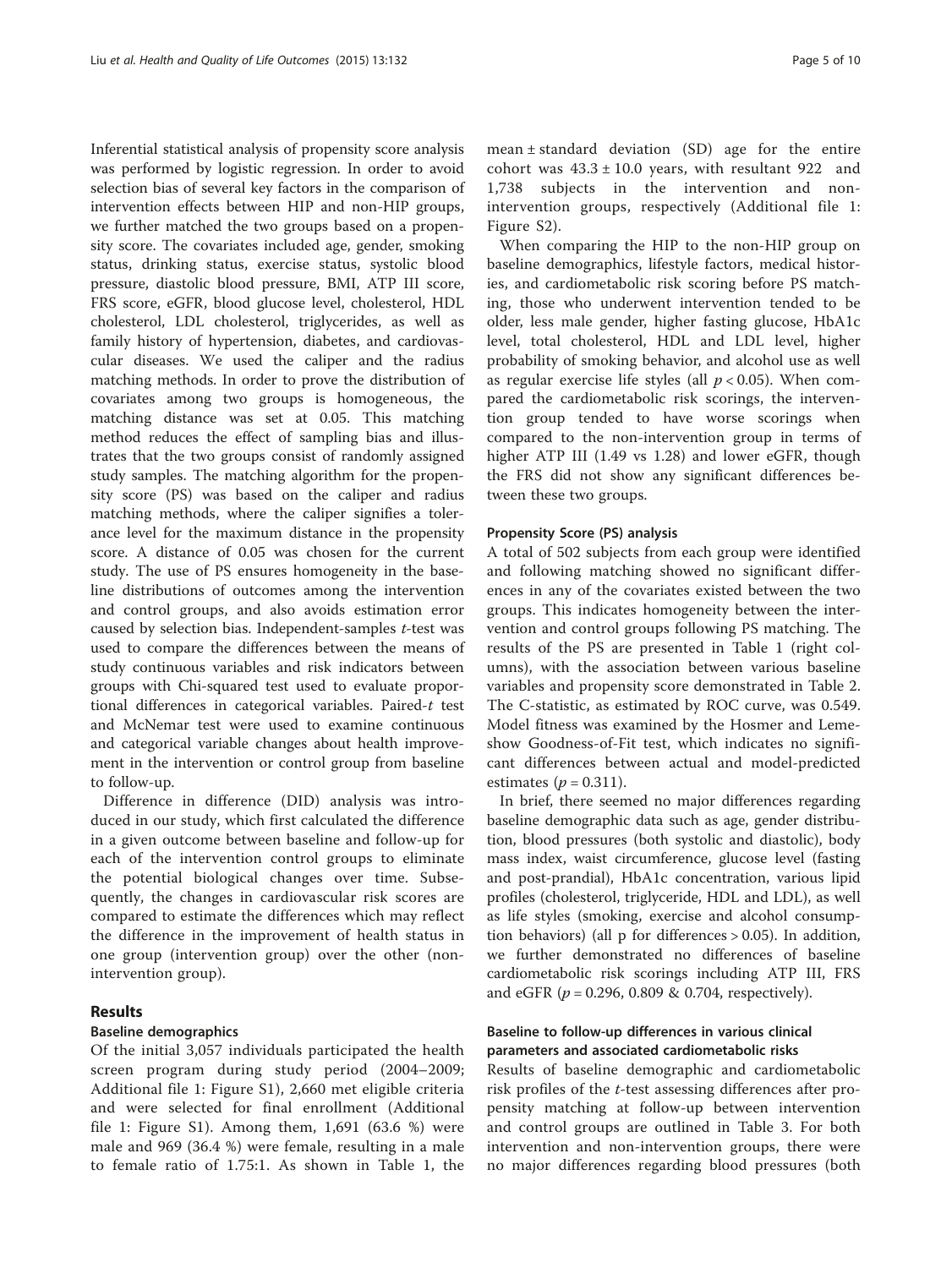|                                      |                                   | Initial cohort before PSA matching ( $N = 2,660$ ) | Cohort after PSA matching ( $N = 1004$ ) |                                 |                            |             |
|--------------------------------------|-----------------------------------|----------------------------------------------------|------------------------------------------|---------------------------------|----------------------------|-------------|
| Variable                             | Non-intervention<br>$(n = 1,738)$ | Intervention ( $n = 922$ )                         | $P^a$                                    | Non-intervention<br>$(n = 502)$ | Intervention ( $n = 502$ ) | $P^{\rm a}$ |
| Demographical data                   |                                   |                                                    |                                          |                                 |                            |             |
| Age, year                            | 40.93 (10.31)                     | 44.85 (8.6)                                        | < 0.001                                  | 44.52 (9.35)                    | 44.81 (8.14)               | 0.609       |
| Male gender, %                       | 65.4%                             | 60.2%                                              | 0.008                                    | 62.9%                           | 64.3%                      | 0.646       |
| Physiologic parameters               |                                   |                                                    |                                          |                                 |                            |             |
| Systolic blood pressure,<br>mmHq     | 117.32(15.04)                     | 116.68 (14.55)                                     | 0.293                                    | 117.03 (13.75)                  | 117.57 (14.67)             | 0.549       |
| Diastolic blood pressure,<br>mmHq    | 73.43 (9.81)                      | 73.45 (9.84)                                       | 0.946                                    | 73.34 (9.24)                    | 73.86 (9.77)               | 0.387       |
| Waist Circumference, cm              | 80.01 (10.18)                     | 80.13 (9.59)                                       | 0.785                                    | 80.5 (9.3)                      | 80.5 (9.8)                 | 0.99        |
| Body mass index, kg/m <sup>2</sup>   | 23.48 (3.32)                      | 23.47 (3.15)                                       | 0.936                                    | 23.61 (2.86)                    | 23.66 (3.21)               | 0.772       |
| Serum sugar profiles                 |                                   |                                                    |                                          |                                 |                            |             |
| Fasting glucose, mg/dL               | 92.96 (13.83)                     | 94.73 (15.76)                                      | 0.0033                                   | 94.22 (16.95)                   | 94.22 (13.54)              | 1.000       |
| Post-prandial glucose, mg/dL         | 101.51 (27.92)                    | 103.73 (30.92)                                     | 0.139                                    | 104.16 (33.06)                  | 103.75 (28.91)             | 0.846       |
| HbA1c, %                             | 5.43(0.61)                        | 5.53 (0.58)                                        | 0.048                                    | 5.41(0.53)                      | 5.51(0.58)                 | 0.063       |
| Lipid Profiles                       |                                   |                                                    |                                          |                                 |                            |             |
| Total cholesterol, mg/dL             | 186.84 (32.90)                    | 192.51 (33.42)                                     | < 0.001                                  | 191.16 (31.98)                  | 192.06 (33.85)             | 0.666       |
| HDL, mg/dL                           | 54.07 (13.97)                     | 56.10 (14.68)                                      | 0.006                                    | 55.42 (14.75)                   | 55.76 (14.58)              | 0.713       |
| LDL, mg/dL                           | 118.46 (30.45)                    | 124.86 (32.10)                                     | < 0.001                                  | 121.74 (29.55)                  | 123.03 (31.11)             | 0.500       |
| Triglyceride, mg/dL                  | 110.05 (95.60)                    | 115.96 (82.05)                                     | 0.151                                    | 112.83 (90.05)                  | 113.45 (72.88)             | 0.917       |
| Life style                           |                                   |                                                    |                                          |                                 |                            |             |
| Smoking, %                           | 11.0%                             | 17.0%                                              | < 0.001                                  | 16.5%                           | 17.3%                      | 0.736       |
| Alcohol Consumption, %               | 7.7%                              | 18.3%                                              | < 0.001                                  | 16.1%                           | 15.7%                      | 0.863       |
| Exercise, %                          | 23.9%                             | 48.2%                                              | < 0.001                                  | 43.6%                           | 45.6%                      | 0.526       |
| Cardiometabolic Outcomes             |                                   |                                                    |                                          |                                 |                            |             |
| ATP III, number of MetS              | 1.28(1.23)                        | 1.49(1.30)                                         | < 0.001                                  | 1.41(1.27)                      | 1.50(1.27)                 | 0.296       |
| FRS, unit                            | 4.57(4.65)                        | 4.97 (4.77)                                        | 0.132                                    | 4.68 (4.50)                     | 4.76(4.37)                 | 0.809       |
| eGFR, mL/min per 1.73 m <sup>2</sup> | 86.05 (19.43)                     | 84.30 (13.92)                                      | 0.028                                    | 83.51 (17.00)                   | 83.88 (13.79)              | 0.704       |

<span id="page-5-0"></span>**Table 1** Comparison of baseline data among study groups before and after propensity score matching

<sup>a</sup>denotes either independent-sample t-test for continuous variable or chi-square test for categorical variable

systolic and diastolic), though significantly larger BMI  $(p = 0.01)$  and waist circumference were observed at the follow up visit in the non-intervention group  $(p =$ 0.012) with a significantly decrease in waist circumference in the intervention group ( $p < 0.001$ ). Further, there were higher blood glucose level observed in the non-intervention group at the follow up visit, together with a higher HbA1c level (all  $p < 0.05$ ). Furthermore, higher total cholesterol, LDL and triglyceride levels were observed at the follow up visit in the nonintervention group (both  $p < 0.05$ ). Compared to the non-intervention group at follow up visit, we demonstrated a significantly reduction in waist circumference, post-prandial glucose, and total cholesterol level, resulting in significantly decrease of ATP III  $(-0.27 \pm 0.08,$  $p = 0.001$ ) and a borderline improvement in eGFR.

# Difference-in-difference analysis of various clinical parameters and associated cardiometabolic risks at follow up

As presented in Table [4](#page-7-0), the result of the DID analysis for various variables before and after intervention observation period showed that there was substantial reduction in waist circumference, post-prandial glucose, total cholesterol, higher HDL (all  $p < 0.05$ ) and borderline reduction of BMI and LDL  $(p = 0.071 \& 0.082,$  respectively) when comparing the intervention to the nonintervention group. As for life styles modification, we also demonstrated in the intervention group that exercise behavior significantly increased at the follow up visit ( $p = 0.007$  within group), and showed significant differences when compared to the non-intervention group ( $p = 0.014$  between groups). These changes of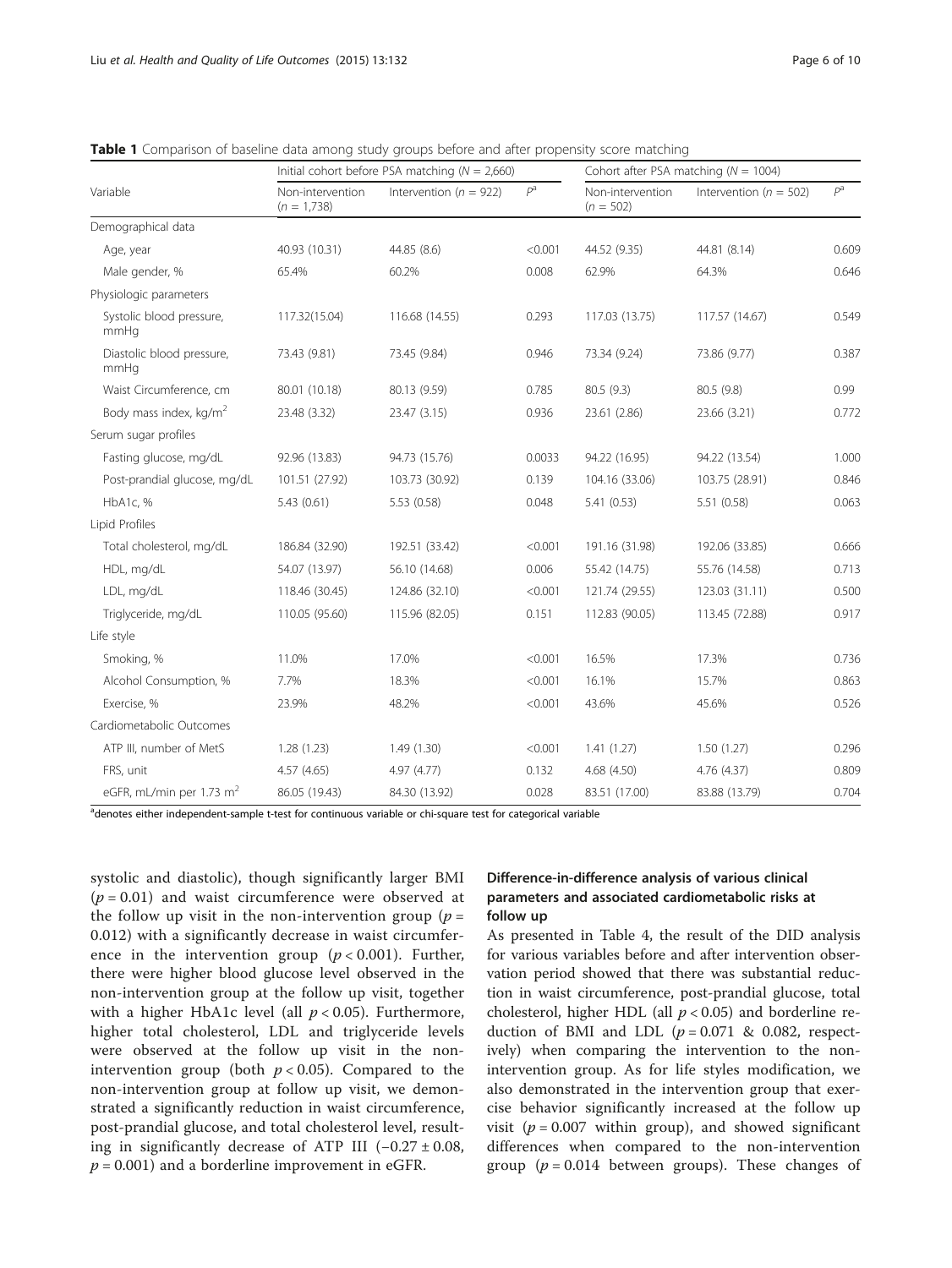<span id="page-6-0"></span>**Table 2** The association between variables used to match with propensity score

| Variable                      | Coefficient | Standard error | P     |
|-------------------------------|-------------|----------------|-------|
| Age                           | 0.003       | 0.008          | 0.649 |
| Male gender                   | 0.026       | 0.166          | 0.874 |
| Systolic blood pressure, mmHg | 0.002       | 0.005          | 0.743 |
| Waist Circumference, cm       | $-0.01$     | 0.006          | 0.115 |
| Body mass index, kg/m2        | 0.007       | 0.025          | 0.790 |
| Fasting glucose, mg/dL        | $-0.001$    | 0.005          | 0.802 |
| Total cholesterol, mg/dL      | $-0.016$    | 0.010          | 0.100 |
| HDL, mg/dL                    | 0.016       | 0.009          | 0.077 |
| LDL, mg/dL                    | 0.017       | 0.010          | 0.086 |
| Triglyceride, mg/dL           | 0.002       | 0.001          | 0.186 |
| Smoking                       | 0.069       | 0.185          | 0.710 |
| Alcohol                       | $-0.063$    | 0.186          | 0.735 |
| Exercise                      | 0.049       | 0.132          | 0.710 |

Model fitness: C statistics =  $0.549$  P value of Hosmer and Lemeshow Goodness-of-Fit test = 0.311

baseline variables between two groups over the observed study period in turn further resulted in substantially decrease of ATP III (−0.36 ± 0.06,  $p$  < 0.001) and a borderline increase in eGFR  $(1.39 \pm 0.8, p = 0.084)$  when the intervention group was compared to the nonintervention population.

#### Discussion

In the current study, we demonstrated that a strategic health promotion intervention based on HIP improved cardiovascular risks substantially in multiple dimensions, which included waist reduction, decrease in postprandial glucose, cholesterol level as well as ATP III score, which still holds true after DID analysis (HIP versus non-HIP). The intervention programs also successfully enhanced the level of physical activity, when combined with the positive effects of previous biochemical and anthropometric data, further resulted in substantial reduction of metabolic scoring, and a borderline improvement of renal function in terms of eGFR. These results indicate that our health improvement intervention provides evidence-based cardiometabolic risks improvement in an Asian population during the 3 years HIP in this study.

Owing to the rapid growth of several common risk factors responsible for large invisible epidemic chronic diseases burden including unhealthy diet, physical inactivity and tobacco use, the World Health Organization (WHO) had undertaken a series of programs and set a goal to reduce the morbidity and mortality from such diseases [[13](#page-8-0)–[15](#page-8-0)]. So far, it is well-known that both health promotion and health education programs from previous studies had successfully demonstrated the effectiveness on disease prevention or the cease of disease

Table 3 Difference between pre-test and post-test in each study group

|                                  | Non-intervention group ( $n = 502$ ) |                |                | Intervention group ( $n = 502$ ) |                |         | Difference in posttest data |      |             |
|----------------------------------|--------------------------------------|----------------|----------------|----------------------------------|----------------|---------|-----------------------------|------|-------------|
| Variable                         | Pretest                              | Posttest       | P <sup>a</sup> | Pretest                          | Posttest       | $P^a$   | Mean                        | SE   | $P^{\rm b}$ |
| Physiologic parameters           |                                      |                |                |                                  |                |         |                             |      |             |
| Systolic blood pressure, mmHg    | 117.03 (13.75)                       | 117.54 (14.85) | 0.426          | 117.57 (14.67)                   | 116.78 (13.94) | 0.191   | $-0.76$                     | 0.91 | 0.403       |
| Diastolic blood pressure, mmHg   | 73.34 (9.24)                         | 73.48 (9.80)   | 0.719          | 73.86 (9.77)                     | 73.88 (9.41)   | 1.000   | 0.40                        | 0.61 | 0.513       |
| Waist circumference, cm          | 80.5 (9.3)                           | 80.98 (9.06)   | 0.012          | 80.5 (9.8)                       | 79.51 (9.69)   | < 0.001 | $-1.46$                     | 0.61 | 0.016       |
| Body mass index, $\text{kg/m}^2$ | 23.61 (2.86)                         | 23.72 (2.93)   | 0.010          | 23.66 (3.21)                     | 23.66 (3.23)   | 0.922   | $-0.06$                     | 0.20 | 0.740       |
| Serum sugar profiles             |                                      |                |                |                                  |                |         |                             |      |             |
| Fasting glucose, mg/dL           | 94.22 (16.95)                        | 95.95 (17.65)  | 0.001          | 94.22 (13.54)                    | 95.12 (14.43)  | 0.079   | $-0.83$                     | 1.02 | 0.419       |
| Post-prandial glucose, mg/dL     | 104.16 (33.06)                       | 108.00 (33.89) | 0.033          | 103.75 (28.91)                   | 101.05 (25.45) | 0.069   | $-6.77$                     | 2.06 | 0.001       |
| HbA1c, %                         | 5.41(0.53)                           | 5.69(0.63)     | < 0.001        | 5.51 (0.58)                      | 5.72 (0.70)    | < 0.001 | 0.04                        | 0.06 | 0.524       |
| Lipid Profiles                   |                                      |                |                |                                  |                |         |                             |      |             |
| Total cholesterol, mg/dL         | 191.16 (31.98)                       | 195.30 (34.93) | < 0.001        | 192.06 (33.85)                   | 190.88 (32.78) | 0.279   | $-4.42$                     | 2.15 | 0.040       |
| HDL, mg/dL                       | 55.42 (14.75)                        | 56.10 (15.49)  | 0.110          | 55.76 (14.58)                    | 55.21 (14.52)  | 0.039   | $-0.90$                     | 0.98 | 0.362       |
| LDL, mg/dL                       | 121.74 (29.55)                       | 126.17 (32.39) | < 0.001        | 123.03 (31.11)                   | 124.35 (30.86) | 0.131   | $-1.81$                     | 2.07 | 0.380       |
| Triglyceride, mg/dL              | 112.83 (112.05)                      | 120.07 (90.42) | 0.009          | 113.45 (72.88)                   | 119.16 (73.29) | 0.021   | $-0.91$                     | 5.24 | 0.862       |
| Cardiometabolic Outcomes         |                                      |                |                |                                  |                |         |                             |      |             |
| ATP III, number of MetS          | 1.41(1.27)                           | 1.64(1.29)     | < 0.001        | 1.50(1.27)                       | 1.37(1.26)     | 0.005   | $-0.27$                     | 0.08 | 0.001       |
| FRS, unit                        | 4.68 (4.50)                          | 5.36(4.71)     | 0.005          | 4.76 (4.37)                      | 5.24 (4.58)    | 0.025   | $-0.08$                     | 0.34 | 0.807       |
| eGFR, mL/min per 1.73 $m2$       | 83.51 (17.00)                        | 84.62 (14.95)  | 0.087          | 83.88 (13.79)                    | 86.39 (14.64)  | < 0.001 | 1.72                        | 0.94 | 0.068       |

Data not specified were presented as Mean (SD); <sup>a</sup>denotes paired-sample t-test; <sup>b</sup>denotes independent-sample t-test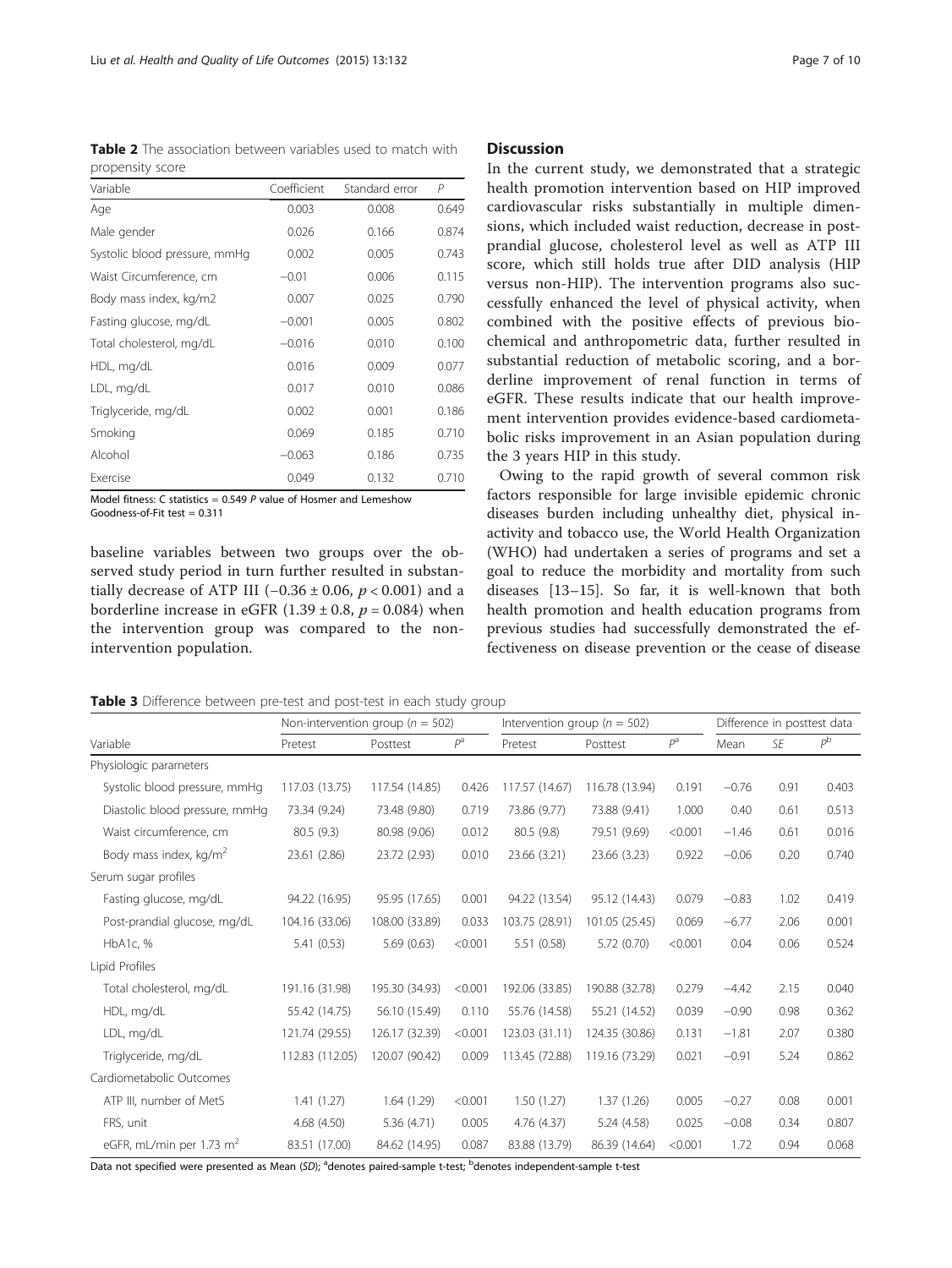Physiolo

Lipid Pro

Cardiometabolic Outcomes

<span id="page-7-0"></span>

| Table 4 Difference in difference models with results displayed comparing Non-intervention and Intervention Groups |                                       |           |                                   |           |                                                                |      |         |
|-------------------------------------------------------------------------------------------------------------------|---------------------------------------|-----------|-----------------------------------|-----------|----------------------------------------------------------------|------|---------|
|                                                                                                                   | Non-intervention group<br>$(n = 502)$ |           | Intervention group<br>$(n = 502)$ |           | Difference in difference (Intervention minus non-intervention) |      |         |
| Variable                                                                                                          | Mean                                  | <b>SD</b> | Mean                              | <b>SD</b> | Mean                                                           | SE   | $P^a$   |
| Physiologic parameters                                                                                            |                                       |           |                                   |           |                                                                |      |         |
| Systolic blood pressure, mmHg                                                                                     | 0.53                                  | 14.92     | $-0.81$                           | 13.77     | $-1.34$                                                        | 0.91 | 0.141   |
| Diastolic blood pressure, mmHg                                                                                    | 0.16                                  | 10.08     | 0.00                              | 9.73      | $-0.16$                                                        | 0.63 | 0.795   |
| Waist Circumference, cm                                                                                           | 0.72                                  | 5.95      | $-0.96$                           | 6.04      | $-1.69$                                                        | 0.4  | < 0.001 |
| Body mass index, kg/m <sup>2</sup>                                                                                | 0.12                                  | 1.01      | 0.00                              | 0.97      | $-0.11$                                                        | 0.06 | 0.071   |
| Serum sugar profiles                                                                                              |                                       |           |                                   |           |                                                                |      |         |
| Fasting glucose, mg/dL                                                                                            | 1.72                                  | 11.06     | 0.92                              | 11.70     | $-0.79$                                                        | 0.72 | 0.271   |
| Post-prandial glucose, mg/dL                                                                                      | 3.74                                  | 32.28     | $-2.30$                           | 27.01     | $-6.04$                                                        | 2.10 | 0.004   |
| HbA1c, %                                                                                                          | 0.26                                  | 0.33      | 0.22                              | 0.62      | $-0.05$                                                        | 0.05 | 0.315   |
| Lipid Profiles                                                                                                    |                                       |           |                                   |           |                                                                |      |         |
| Total cholesterol, mg/dL                                                                                          | 4.13                                  | 23.92     | $-1.08$                           | 22.16     | $-5.21$                                                        | 1.47 | < 0.001 |
| HDL, mg/dL                                                                                                        | $-0.76$                               | 7.89      | 0.63                              | 8.51      | 1.38                                                           | 0.54 | 0.010   |
|                                                                                                                   |                                       |           |                                   |           |                                                                |      |         |

**Table 4** Difference in difference models with results displayed comparing Non-intervention and Intervention Groups

LDL, mg/dL 3.85 22.95 1.40 19.96 −2.45 1.41 0.082 Triglyceride, mg/dL 7.17 60.98 5.43 52.17 −1.74 3.61 0.630

ATP III. number of MetS 0.23 1.02 −0.12 0.96 −0.36 0.06 <0.001 FRS, unit 0.55 3.49 0.41 3.24 −0.15 0.27 0.582 eGFR, mL/min per 1.73 m<sup>2</sup> 1.10 14.24 2.48 10.71 1.39 0.80 0.084

 $SD =$  standard deviation;  $SE =$  standard error of the mean difference;  $a$ denotes independent-sample t-test

progression, with special focus on indices related to metabolic scorings which had been shown to be tightly linked to community health [\[16, 17\]](#page-8-0). Tovar et al. had recently demonstrated that active control on diet contents may show beneficial effects on several cardiometabolic parameters including sugar level, several lipid profiles as well as blood pressure, which indicated the potentiality of dietary control based on the view points of primary preventive medicine [\[18](#page-8-0)]. Jahangiry et al. also ever published data regarding effects of lifestyle modification on metabolic syndrome in a dedicated designed randomized control trial, though in which study the case numbers are relatively small. In our current work, we similarly demonstrated that dietary modifications by active intervention showed positive effects on several lipid profiles, including drastic decline of total cholesterol, significant increase of HDL and borderline drop in LDL level, as well as improvement in post-prandial sugar control.

On the other hand, the significance of physical activity during lifestyle intervention had also been addressed and reported by Kujala et al., who observed a substantial decrease in both body weight and waist circumference for those at high risk for type 2 diabetes subjects but capable of carrying out higher physical activity level in the past 1 year [[19\]](#page-8-0). The significant increase of exercise behavior and the substantial decrease of waist

circumference and borderline decline of BMI at follow up visit in the HIP compared to the non-HIP group in our current study. In a previous report by Grundy et al., they showed that physical activity and weight reduction can act as first line therapy for metabolic syndrome [[20](#page-9-0), [21\]](#page-9-0). In our current work, we showed similar results in that HIP may effectively reduce metabolic scoring via increased physical activity and significantly reduced waist circumference, which was believed to be the key pathological component of metabolic syndrome. Our current data further extended beyond their findings in that we showed that these effects may be attributable to decreased total cholesterol, lowered post-prandial glucose as well as elevated HDL level.

Persistent physical training had been shown to be beneficial for prevention and disease management of diabetes and cardiovascular diseases [\[22](#page-9-0)–[25\]](#page-9-0). Healthy diet controls, on the other hand, had also been shown to result in desirable health management results [\[26\]](#page-9-0). Of note, we showed that the clinical variables most subjective to the intervention therapy were waist circumference, body mass, post-prandial glucose level, renal function as well as several lipid profiles. There effects, when taken together, in part may help to explain the substantial improvement of metabolic scores at follow-up visit.

The strength of our work is the less biased nature of subjects enrolled for comparison between the HIP and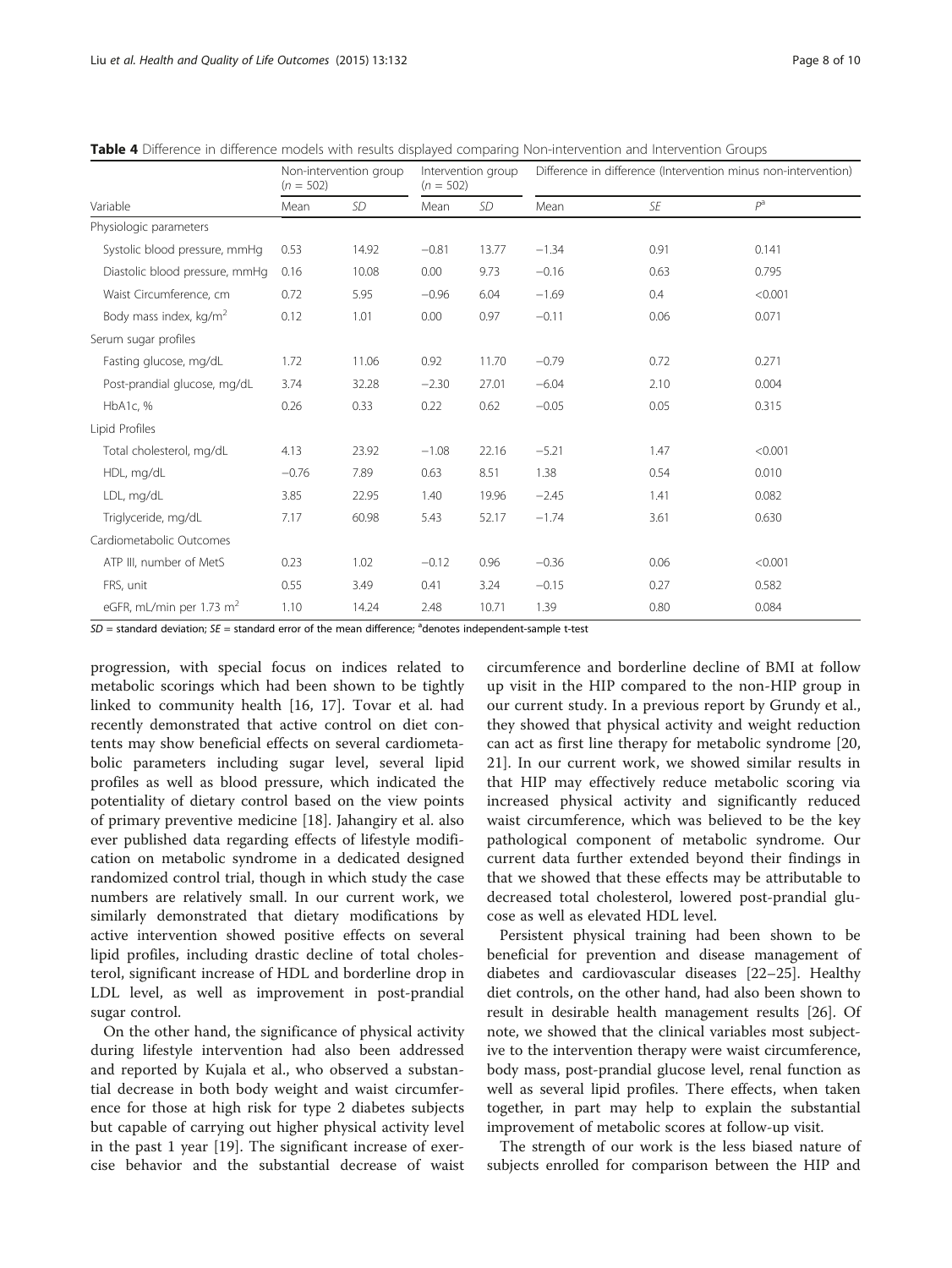<span id="page-8-0"></span>non-HIP groups by utilizing propensity matching simulating randomized design from a relatively large Asian cohort since we fully acknowledged that potential selection bias in our work could not be avoided. The conduction of propensity matching may theoretically reduce the risks of baseline demographic distribution and the biochemical differences as much as possible. Furthermore, we conducted a propensity matching (PS) and difference-in-difference analysis (DID) which allows analysis of these effects less biased and to minimize the potential differences for those subjects with and without intervention during some period of follow-up. Even though, we still consistently showed the advantage of participating intervention programs in cardiometabolic risk reduction. To our best knowledge, there is a paucity of published studies that address relevant issues with relative large number of subjects enrolled from health evaluation center so far with meaningful results reported. While previous data on observational community-based reports seldom compare the potential effects of health promotion programs based on more strict study design with control group, our current data may provide invaluable information about the feasibility and usefulness of these programs implemented on a daily basis in tertiary care system [18, [27](#page-9-0)–[30](#page-9-0)].

## Additional file

[Additional file 1: Table S1.](http://www.hqlo.com/content/supplementary/s12955-015-0325-2-s1.doc) The major components, content of examinations, measurements and intervention programs in Health Intervention Program (HIP) in our center. Figure S1. As shown in Figure S1, the age and sex distribution of all 3,057 individuals in this health screen program before the final enrollment criteria. Figure S2. Among 2,660 individuals who fit the enrollment criteria before propensity matching, 1,691 (63.6 %) were male and 969 (36.4 %) were female, resulting in a total of 922 and 1,738 subjects in the intervention and non-intervention groups, respectively. (DOC 232 kb)

#### Competing interests

The authors declare that they have no competing interests.

#### Authors' contributions

CCL participated in the manuscript drafting and conceptual frameworks. CLH carried out the statistical analysis and tables creations. SCS participated in study design and HJK conceived the study. REC participated the design and coordination in manuscript writing process. All authors read and approved the final manuscript.

#### Acknowledgement

We also would like to express out gratefulness for Ming-Fei Tsai in the submission and reviewing of this work. This work was partially funded by grants from National Science Council (NSC-101-2314-B-195-020, NSC 103- 2314-B-010-005-MY3, 103-2314-B-195-001-MY3, 101-2314-B-195 -020 –MY1, MOST 103-2314-B-195-006-MY3), Mackay Memorial Hospital (10271, 10248, 10220, 10253, 10375, 10358, E-102003) and Taiwan Foundation for geriatric emergency and critical care.

#### Author details

<sup>1</sup>The Institute of Health Policy and Management, College of Public Health, National Taiwan University, Taipei, Taiwan. <sup>2</sup> Health Evaluation Center, Mackay Memorial Hospital, Taipei, Taiwan. <sup>3</sup>Division of Cardiology, Department of

Internal Medicine, Mackay Memorial Hospital, Taipei, Taiwan. <sup>4</sup>Division of Gastroenterology, Department of Internal Medicine, Mackay Memorial Hospital, Taipei, Taiwan.

#### Received: 30 March 2015 Accepted: 5 August 2015 Published online: 20 August 2015

#### References

- 1. Lloyd-Jones D, Adams R, Carnethon M, De Simone G, Ferguson TB, Flegal K, et al. "Heart Disease and Stroke Statistics 2009 Update: A report from the American Heart Association statistics committee and stroke statistics subcommittee". Circulation. 2009;119:480–6.
- 2. Pearson TA. New tools for coronary risk assessment: what are their advantages and limitations? Circulation. 2002;105:886–92.
- 3. Lakka H-M, Laaksonen DE, Lakka TA, Niskanen LK, Kumpusalo E, Tuomilehto J, et al. The metabolic syndrome and total and cardiovascular disease mortality in middle-aged men. JAMA. 2002;288:2709–16.
- 4. Ninomiya JK, L'Italien G, Criqui MH, Whyte JL, Gamst A, Chen RS. Association of the syndrome with history of myocardial infarction and stroke in the third National Health and Nutrition Examination Survey. Circulation. 2004;109:42–6.
- 5. Sattar N, Gaw A, Scherbakova O, Ford I, O'Reilly DS, Haffner SM, et al. Metabolic syndrome with and without C-reactive protein as a predictor of coronary heart disease and diabetes in the West of Scotland Coronary Prevention Study. Circulation. 2003;108:414–9.
- 6. Bonora E, Kiechl S, Willeit J, Oberhollenzer F, Egger G, Bonadonna RC, et al. Carotid atherosclerosis and coronary heart disease in the metabolic syndrome: prospective data from the Bruneck Study. Diabetes Care. 2003;26:1251–7.
- 7. Cupples LA, D'Agostino RB. Section 34: Some risk factors related to the annual incidence of cardiovascular disease and death in pooled biennial measurements. In: Kannel WB, Wolf PA, Garrison RJ, eds. Framingham Heart Study: 30 Year Follow-Up. Bethesda, MD: US Department of Health and Human Services (NIH publication). 1987;87:2703–7.
- 8. Woodward M, Brindle P, Tunstall Pedoe H, For the SIGN Group on Risk Estimation. Adding social deprivation and family history to cardiovascular risk assessment: the ASSIGN score from the Scottish Heart Health Extended Cohort (SHHEC). Heart. 2007;93:172–6.
- 9. Conroy RM, Pyorala K, Fitzgerald AP, Sans S, Menotti A, De Backer G, et al. Estimation of ten-year risk of fatal cardiovascular disease in Europe: the SCORE. Eur Heart J. 2003;24:987–1003.
- 10. Expert Panel on Detection, Evaluation, and Treatment of High Blood Cholesterol in Adults. Executive Summary of the Third Report of the National Cholesterol Education Program (NCEP) Expert Panel on Detection, Evaluation, and Treatment of High Blood Cholesterol in Adults (Adult Treatment Panel III). JAMA. 2001;285:2486–97.
- 11. Anderson KM, Wilson PW, Odell PM, et al. An updated coronary risk profile: a statement for health professionals. Circulation. 1991;83:356e362.
- 12. Levey AS, Bosch JP, Lewis JB, Greene T, Rogers N, Roth D. A more accurate method to estimate glomerular filtration rate from serum creatinine: a new prediction equation. Modification of Diet in Renal Disease Study Group. Ann Intern Med. 1999;130:461–70.
- 13. Resolution WHA57.17. Global Strategy on Diet, Physical Activity and Health. In: Fifty-seventh World Health Assembly, Geneva, 17–22 May 2004. Geneva, World Health Organization: Resolutions and decisions, annexes; 2004.
- 14. Preventing chronic diseases: a vital investment. Geneva, World Health Organization, 2005. [http://www.who.int/chp/chronic\\_disease\\_report/](http://www.who.int/chp/chronic_disease_report/full_report.pdf) [full\\_report.pdf.](http://www.who.int/chp/chronic_disease_report/full_report.pdf)
- Diet, nutrition and the prevention of chronic diseases. report of a joint WHO/FAO expert consultation. Geneva: World Health Organization; 2003. WHO Technical Report Series, No. 916.
- 16. WHO Regional Office for Europe. Ottawa Charter for health promotion. Geneva: WHO; 1986.
- 17. World Health Organization (WHO). New approaches to health education in primary health care. Geneva: WHO; 1983.
- 18. Tovar J, Nilsson A, Johansson M, Ekesbo R, Aberg AM, Johansson U, et al. A diet based on multiple functional concepts improves cardiometabolic risk parameters in healthy subjects. Nutr Metab. 2012;9:29.
- 19. Kujala UM, Jokelainen J, Oksa H, Saaristo T, Rautio N, Moilanen L, et al. Increase in physical activity and cardiometabolic risk profile change during lifestyle intervention in primary healthcare: 1-year follow-up study among individuals at high risk for type 2 diabetes. BMJ Open. 2011;1, e000292.